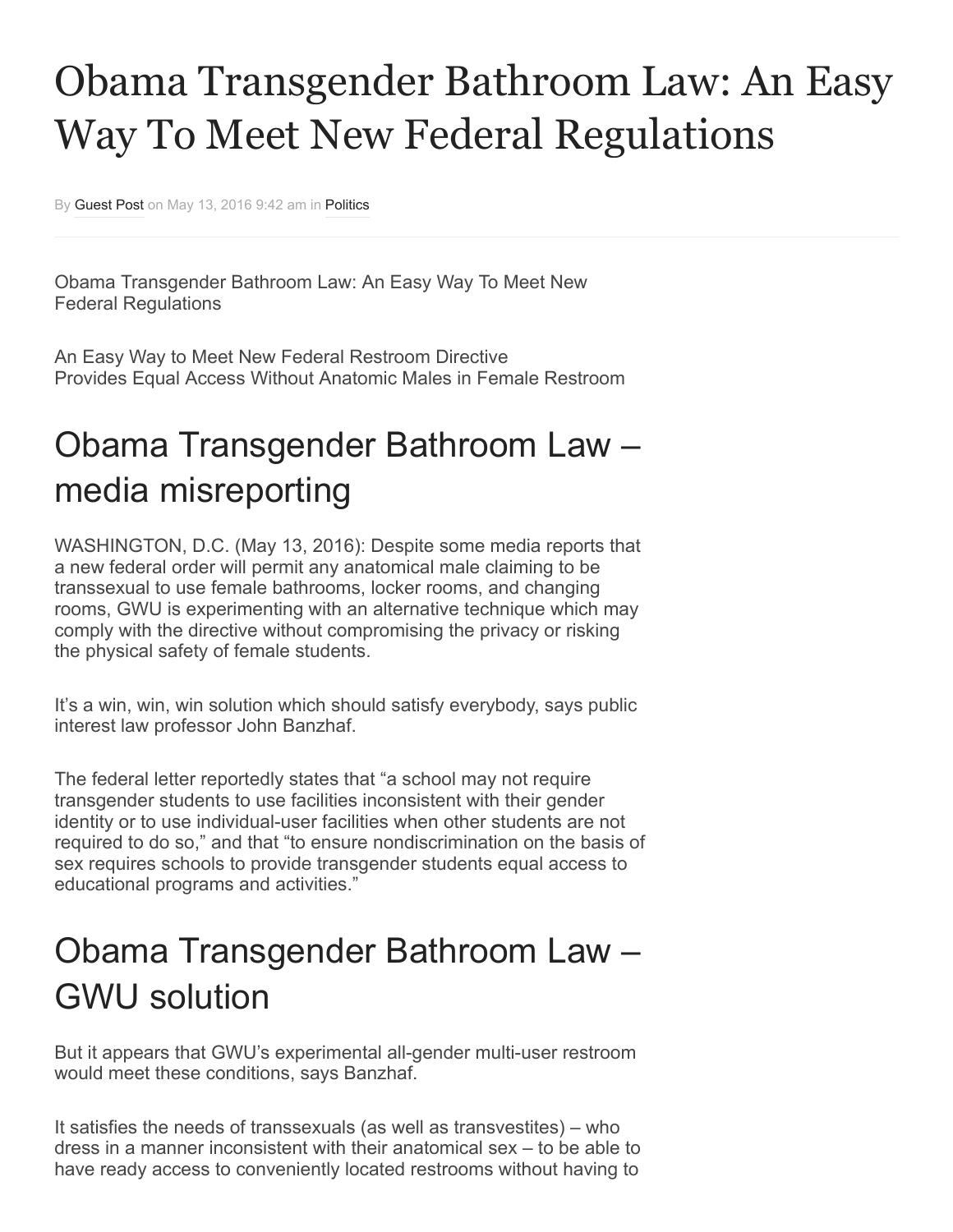declare any particular gender preference or identity, while at the same time insuring that girls and women will not find anatomical males (transgender or otherwise) in their female restrooms.

Banzhaf has won over 100 gender discrimination legal actions, supported LGBT rights, and criticized the North Carolina statute for requiring even transsexual people who have completed sexual reassignment surgery to use restrooms corresponding to the genitals they were born with but no longer have.

What his law school has done, says Banzhaf, is simply to re-designate what was formerly a typical men's restroom – with 3 urinals, 1 toilet in a stall, and 2 wash basins – as an all-gender restroom.

Since the percentage of students who are transsexual is very small, most of the time the room functions as any other male restroom would, with many men able to urinate in a short period of time.

However any person – including not only transsexuals, but also transvestites, men who are simply bashful, have shy bladder syndrome (paruresis), etc. – can enter this restroom without exposing themselves or identifying with any particular gender, and relieve themselves in the privacy of the stall.

Because typical women could even use this stall toilet if time is short and the lines at the nearby women's room are too long, both F2M and M2F transsexual students can relieve themselves in the room's toilet without revealing anything about their anatomical or identity gender, notes Banzhaf.

Since in most buildings male and female restrooms are usually close together, this system would open up almost half of all restrooms to transgender students, and seemingly comply with the directive that transgender students not be forced to use single-seat restrooms if other students need not do so.

While such a system would occasionally expose typical male users to an anatomical female, most men seem unconcerned about any potential privacy invasion and, unlike the reverse situation, have no real fears about suffering sexual assaults or even rape from anatomical females, Banzhaf notes.

So this approach – converting all or at least most male restrooms into all-gender restrooms – may very well provide a quick and easy way to comply with the new federal directive, .and do so without adversely affecting transsexuals nor typical girls and women concerned about privacy and sexual assaults.